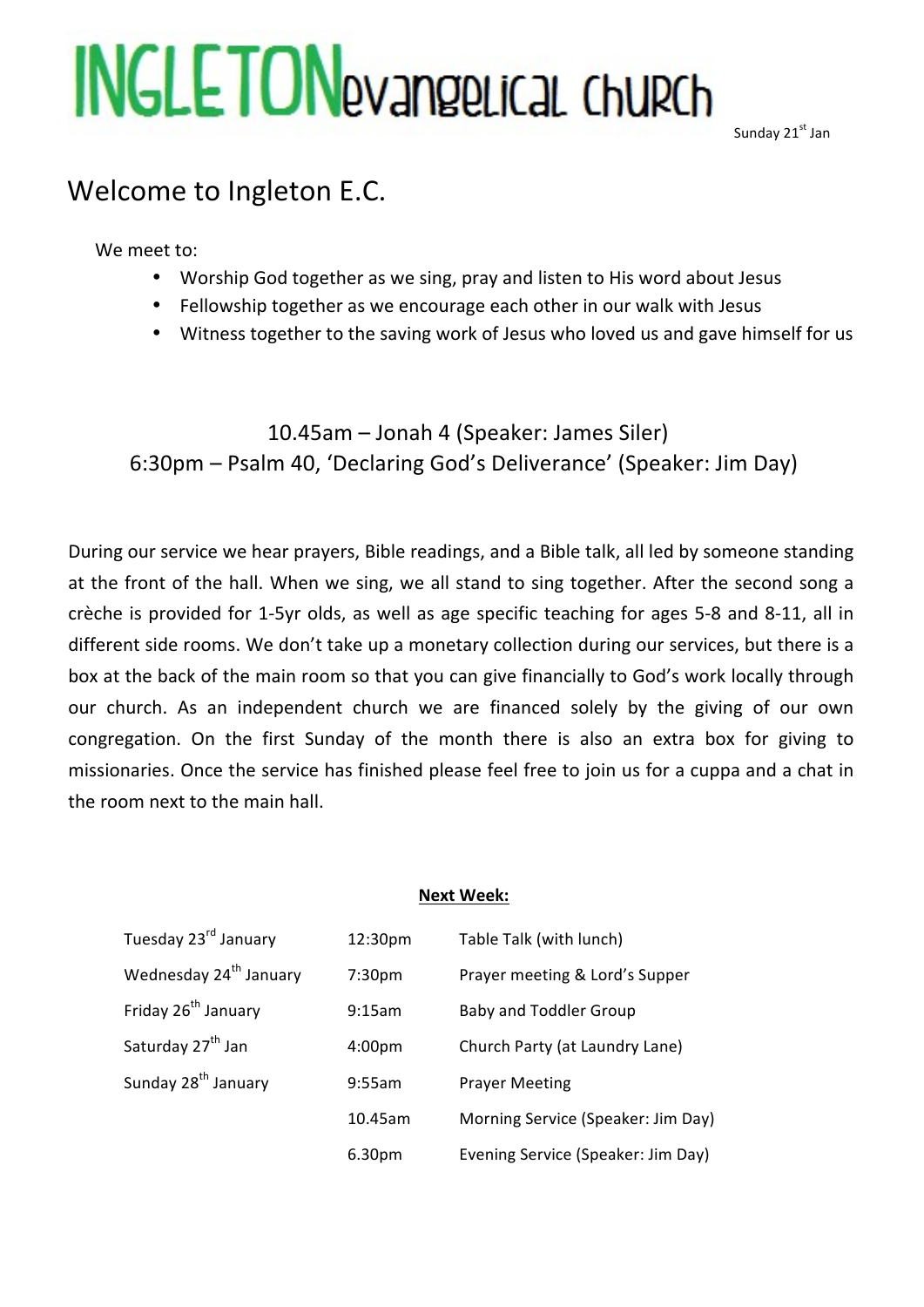#### **Song 1**

*Bless the Lord oh my soul, oh my soul Worship His Holy name Sing like never before, oh my soul <i>I'll* worship Your Holy name

The sun comes up, it's a new day dawning It's time to sing Your song again Whatever may pass and whatever lies before me Let me be singing when the evening comes

*Bless the Lord oh my soul...* 

You're rich in love and You're slow to anger Your name is great and Your heart is kind For all Your goodness I will keep on singing Ten thousand reasons for my heart to find

*Bless the Lord oh my soul...* 

And on that day when my strength is failing The end draws near and my time has come Still my soul will sing Your praise unending Ten thousand years and then forevermore

*Bless the Lord oh my soul...* 

#### **Song 2**

Stand up, stand up for Jesus, as soldiers of the cross; lift high his royal banner. it must not suffer loss; from victory on to victory his army he shall lead till every foe is vanquished and Christ is Lord indeed.

Stand up, stand up for Jesus, the trumpet call obey to join the mighty conflict in this his glorious day! You that are his, now serve him against unnumbered foes; let courage rise with danger and strength with strength oppose.

Stand up, stand up for Jesus, stand in his strength alone: for human power will fail you, you dare not trust your own. Put on the gospel armour, keep watch with constant prayer; where duty calls, or danger, be never failing there.

Stand up, stand up for Jesus, the strife will not be long: this day the noise of battle. the next the victor's song. To everyone who conquers a crown of life shall be: we with the King of glory shall reign eternally.

#### **Song 3**

My heart is filled with thankfulness To Him who bore my pain; Who plumbed the depths of my disgrace And gave me life again; Who crushed my curse of sinfulness And clothed me in His light And wrote His law of righteousness With power upon my heart.

My heart is filled with thankfulness To Him who walks beside; Who floods my weaknesses with strength And causes fears to fly; Whose every promise is enough For every step I take, Sustaining me with arms of love And crowning me with grace.

My heart is filled with thankfulness To him who reigns above, Whose wisdom is my perfect peace, Whose every thought is love. For every day I have on earth Is given by the King; So I will give my life, my all, To love and follow him.

#### **Song 4**

Amazing grace-how sweet the soundthat saved a wretch like me! I once was lost, but now am found; was blind, but now I see.

God's grace first taught my heart to fear, his grace my fears relieved; how precious did that grace appear the hour I first believed!

Through many dangers, toils and snares I have already come; his grace has brought me safe this far and grace will lead me home.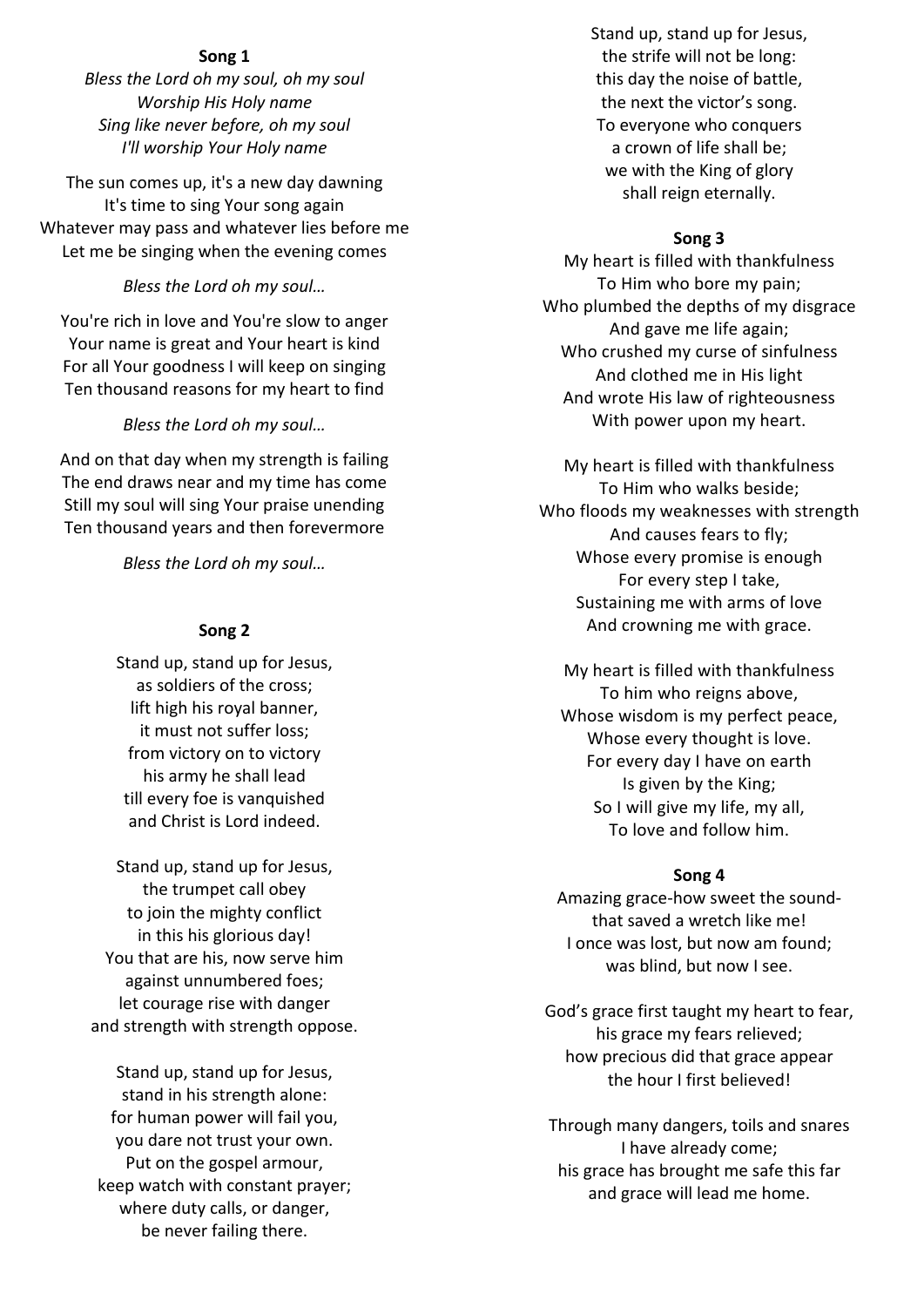The Lord has promised good to me, his word my hope secures; my shield and great reward is he as long as life endures.

And when this mortal life is past and earthly days shall cease, I shall possess with Christ at last eternal joy and peace. The earth will soon dissolve like snow, the sun no longer shine; but God, who called me here below, will be forever mine.

#### **Song 5**

Here, O my Lord, may I behold your face; here may I touch and handle things unseen; here grasp with firmer hand the eternal grace and all my weariness upon you lean.

Here let me feed upon the bread of God, here drink with you the royal wine of heaven; here let me lay aside each earthly load, here taste afresh the calm of sin forgiven.

Mine is the sin, but yours the righteousness; mine is the guilt, but yours the cleansing blood! Here is my robe, my refuge and my peaceyour blood, your righteousness, O Lord my God.

Too soon we rise, the symbols disappear; the feast, though not the love, is past and gone: gone are the bread and wine, but you are here, nearer than ever, still my shield and sun.

I have no help but yours, nor do I need another arm but yours to lean upon; it is enough, my Lord, enough indeed; my strength is in your might, your might alone.

Feast after feast here comes and passes by, yet, passing, points to that glad feast above, giving sweet foretaste of the festal joy, the Lamb's great bridal feast of bliss and love.

### **Bible Reading: Jonah 4**

**4** But it displeased Jonah exceedingly, and he was angry. <sup>2</sup> And he prayed to the Lord and said, "O Lord, is not this what I said when I was yet in my country? That is why I made haste to flee to Tarshish; for I knew that you are a gracious God and merciful, slow to anger and abounding in steadfast love, and relenting from disaster. <sup>3</sup>Therefore now, O Lord, please take my life from me, for it is better for me to die than to live." <sup>4</sup> And the Lord said, "Do you do well to be angry?"

<sup>5</sup> Jonah went out of the city and sat to the east of the city and made a booth for himself there. He sat under it in the shade, till he should see what would become of the city. *Mow* the Lord God appointed a plantand made it come up over Jonah, that it might be a shade over his head, to save him from his discomfort. So Jonah was exceedingly glad because of the plant. <sup>7</sup> But when dawn came up the next day, God appointed a worm that attacked the plant, so that it withered.<sup>8</sup> When the sun rose, God appointed a scorching east wind, and the sun beat down on the head of Jonah so that he was faint. And he asked that he might die and said, "It is better for me to die than to live." <sup>9</sup> But God said to Jonah, "Do you do well to be angry for the plant?" And he said, "Yes, I do well to be angry, angry enough to die." <sup>10</sup>And the Lord said, "You pity the plant, for which you did not labor, nor did you make it grow, which came into being in a night and perished in a night. <sup>11</sup>And should not I pity Nineveh, that great city, in which there are more than 120,000 persons who do not know their right hand from their left, and also much cattle?"